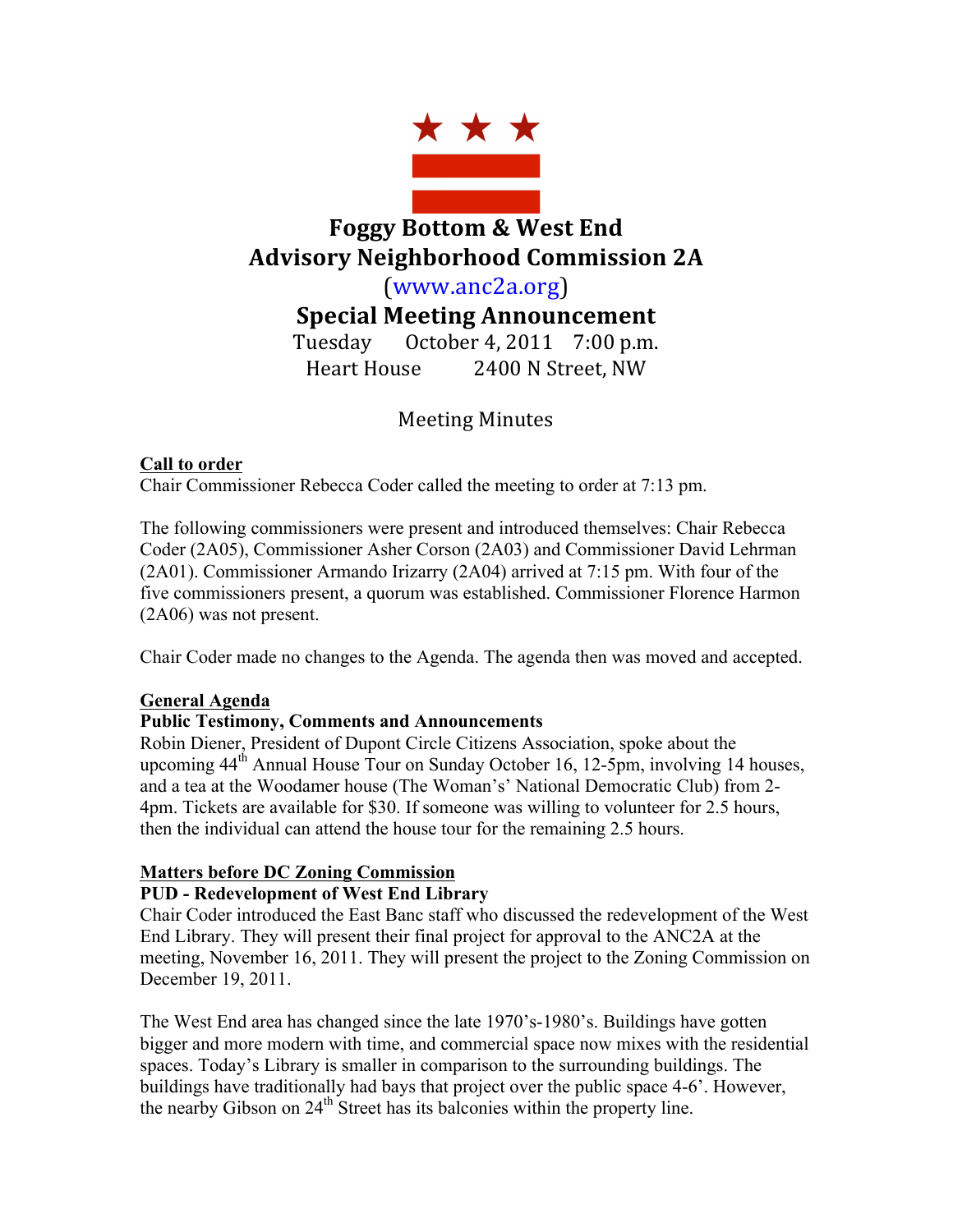The West End area is not in a historic district and the buildings range from the  $19<sup>th</sup>$  to the  $20<sup>th</sup>$  century. Because the West End area does not have a typical style, scale or period, this has provided the opportunity to develop something different and exciting that would get people talking and create interest.

The project is located on Square 37, and will entail a mixed use project consisting of a new public library, ground floor retail and a 10-story residential building above. The proposed building will have a maximum height of 110' and the FAR will be approximately 7.0. The library will consist of 17,000 – 20,223 sqft, retail along 23rd street will consist of 17,000-20,223 sqft and the residential building above library and retail will consist of 287,184 sqft.

The proposed residential building will consist of a West corridor and an East corridor. It will consist of 10 stories, with the first two levels occupied by retail and library space. The mass of the building will extend to the property line without bays with more than half of the building set back behind the property line. The  $2<sup>nd</sup>$  floor starts at 20'. The  $5<sup>th</sup>$ and  $8<sup>th</sup>$  levels will extend to the property line with bays extending over the property line. The  $4<sup>th</sup>$  and  $10<sup>th</sup>$  floors will project over public space. This will create a wave pattern throughout the building. Its northern point will be next to the townhouses. The L Street side will be set back, except the  $7<sup>th</sup>$  floor which will project forward.

The West residential corridor will have a large green roof that will capture water so that water does not flow into the storm system, will improve air quality, cool the roof and reduce heat output. The lobby for the West residential corridor will be located on  $24<sup>th</sup>$ Street, with a curb cut for the parking ingress.

The residential building will contain about 153-189 one, two- and three- bedroom units. There will be 72 condos in the West corridor and 109 in the East corridor. This is an increase from the previous plan. The condos in the West corridor will be for sale, and the East corridor condos will be available to rent, depending on the economic situation. Sales of condos will provide more profit. All units will be built to condo to standards.

There will be 9000 sqft for retail space (6000 sq ft on the ground floor and 3000 sqft on the mezzanine. The West End Library will occupy the ground floor and the mezannine level and front primarily L Street. Residential area will occupy 181,000 sqft (for 174 units), with 1500 sqft per unit, occupying floors 3-9. Retail will be located on the ground floor and  $2<sup>nd</sup>$  floor and will be accessible from  $23<sup>rd</sup>$  and L Streets.

There will be 2 levels of garage below ground, providing XX spaces, of which 78 parking spaces will be for residents. The first level will be reserved for residents and bicyclists.

EastBanc is pursuing LEED gold status.

The exterior materials of the new building will provide both privacy and transparency and will consist of a series of layers of different materials. The façade on the ground level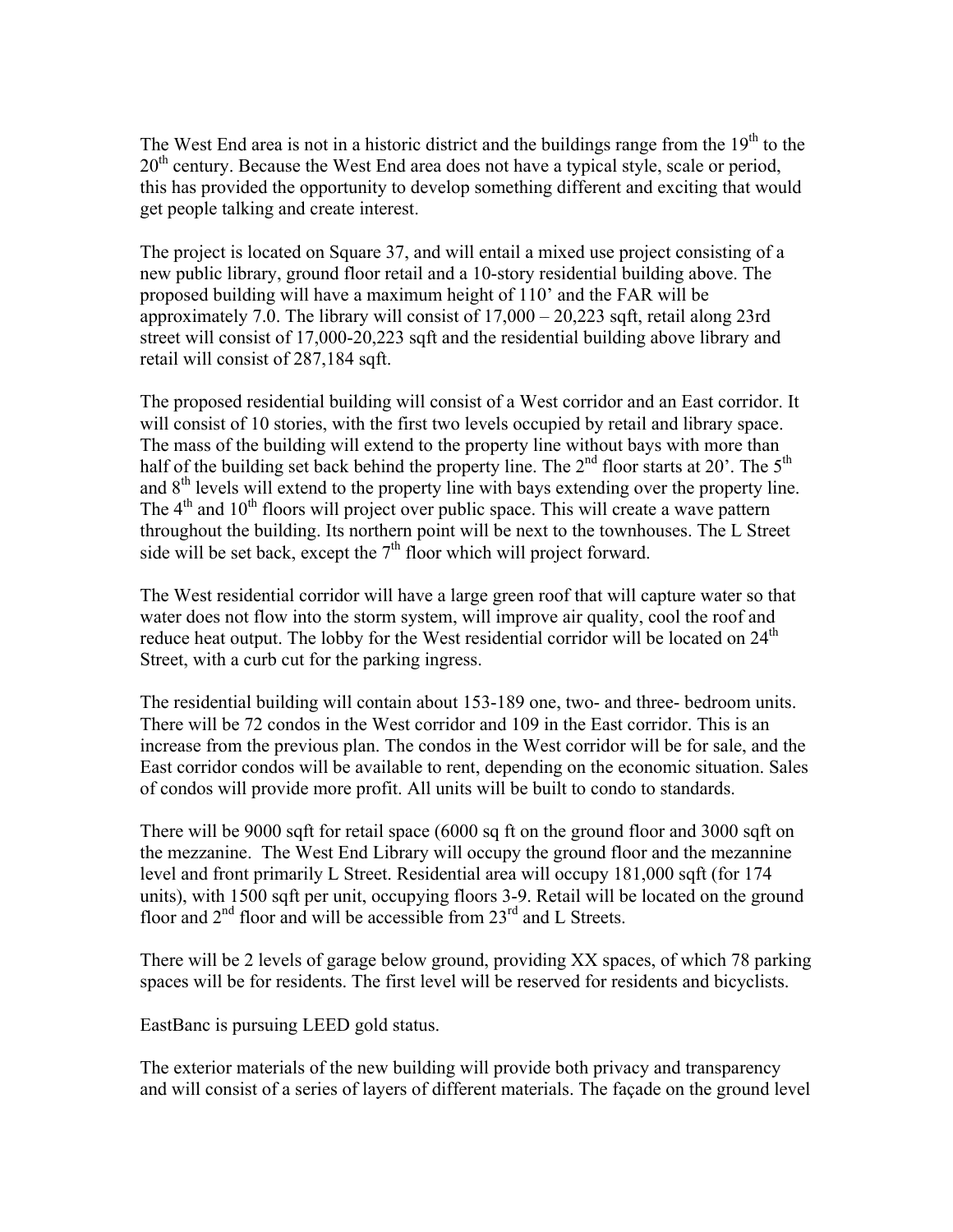(library level) will include a silicon wall with silkscreen pattern. There will be a microperforated panel over the glass windows on the ground level, resulting in an opaque treatment 3-4' above ground so that one can't see out if sitting inside. It will be more transparent at eye level. The level of transparency and opacity has not been decided. The bulk of the building (residential) will consist of a window wall covered with exterior Venetian blinds that provide shading from the sun and privacy. They are operated and motorized by the owners of the condo from the inside with a switch or connected to ipods. This kind of exterior material is common in Spain. The exterior of the penthouse and the north and east façade (against the alley) will be made of corrugated metal that is solid with punch formed panelized 5' modules.

An interior courtyard will be located above the library space and alley, and will have a green roof.

A pool deck will be located at 119.6' with a surrounding trellis at 128.6'.

The West End Library is currently working with EastBanc on the interior layout.

The ground floor will include a café that is connected with the library. The teen and adult section of the library will be located on the front and meeting spaces will be located along L Street. There will be dividers between the meeting areas and the library, allowing for meeting to end late after the library has closed, whereby they would exit through L Street.

Access to the ground floor will be through the L Street entrance to the café and the  $24<sup>th</sup>$ Street entrance to the library. There will be a drop-off section on L Street by the library entrance that will allow for 2-3 cars or a FedEx truck quick delivery or drop off with a maximum 15 minutes parking. The trees on L Street will be surrounded by 6' tree boxes and will be preserved. Additional trees will be planted along L Street. The width of the sidewalk will range from 7.5-10'. Bike racks and benches will be located along L Street, and outdoor seating will be located around the café on the corner of 24<sup>th</sup> and L Street. The library will be responsible for the sidewalk along  $24<sup>th</sup>$  Street, while the residents will control 23<sup>rd</sup> and L Streets.

EastBanc has met with DDOT 4 times and has incorporated their comments. They submitted a draft study to DDOT and the final transportation report will be available in 30 days with further and updated analysis.

- trip generation was acceptable
- offer additional incentives to use other transportation modes
- parking for residents, retail and library
- not lease parking for general use
- residents be required to buy or lease parking spaces
- loading zone with laybys that not impact sidewalk (7.6-10<sup>o</sup>)
- slight traffic increase on  $24<sup>th</sup>$  Street
- 107 second delay along  $23<sup>rd</sup>$  Street
- 2 way alley traffic instead of one-way
- loading and site access modifications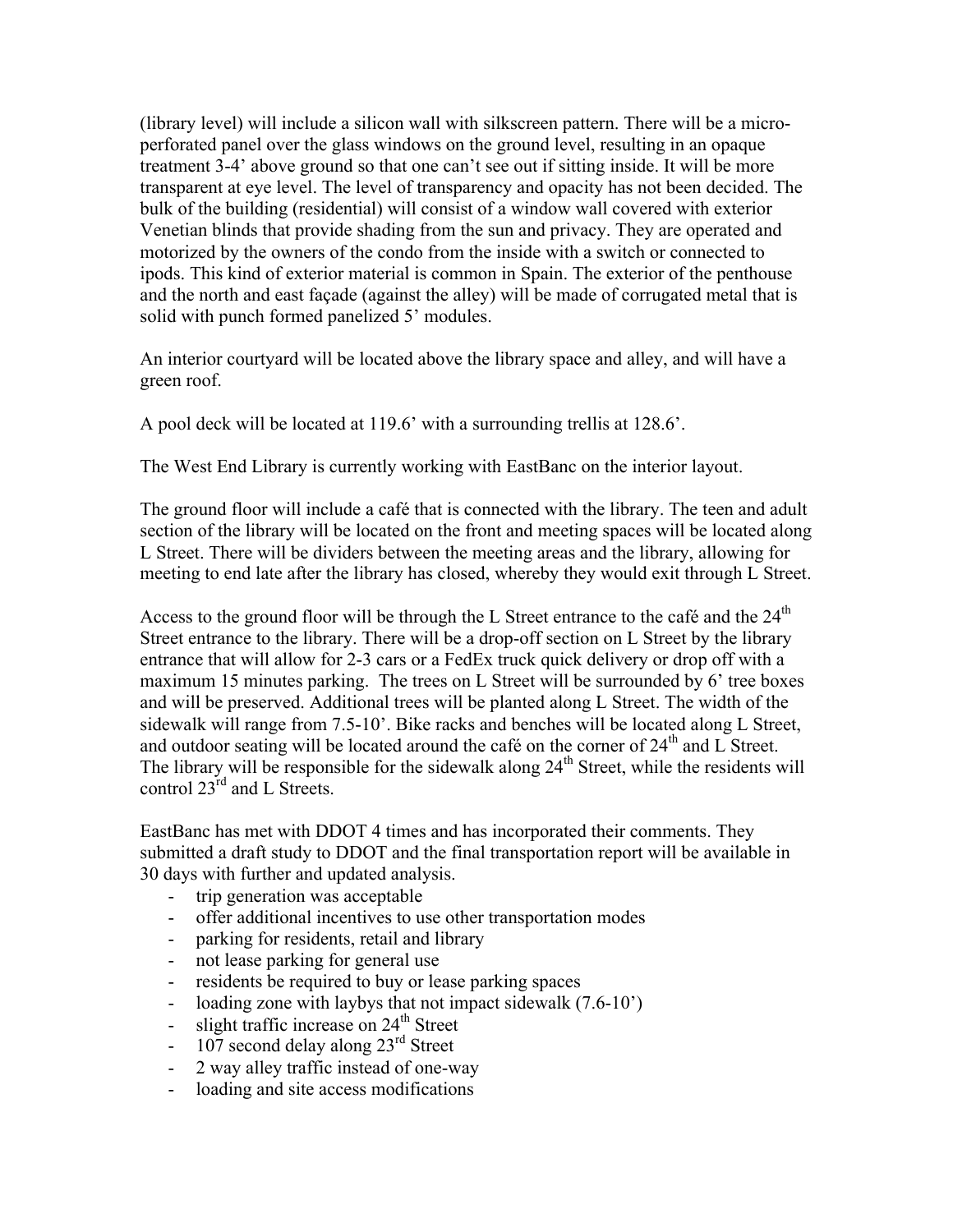The alley can be accessed from  $23<sup>rd</sup>$  and  $24<sup>th</sup>$  streets. The alley width has been increased to 5' by the Gibson allowing for 2way truck traffic. There will be a single ramp into the alley. The community expressed a desire for less traffic. It will be easier for trucks to exit onto  $24<sup>th</sup>$  Street. A slight increase of traffic will result on  $24<sup>th</sup>$  Street.

The layby on  $23<sup>rd</sup>$  streets has been changed to 2-car length. The loading dock location has not changed.

The Library owns the lot but does not pay fees. DC Council set up taxing district for this property. The library funds are dependent on sales of the condos. The tax allocations are good provided they are incremental. The library will use those monies for maintenance, above what it receives from the DC government. DC assumes that the Library will be self funded. The tax allocations are good provided they are incremental. However, if there are not incremental increase, this would result in no funding for library maintenance above what DC government gives.

Condo sales provide funds for library maintenance funds. EastBanc designed the residential building as condos and hope to sell them within first year before construction is complete. If cannot sell then will rent. Renal units will be expensive (eg \$6000) for 1500 sqft 2-bedroom unit).

A model will be available at the next ANC meeting, but can be seen at EastBanc offices.

Community concerns raised included:

- Truck traffic in the 2-way alley behind the building
- Keep alley as much residential as possible
- Clean up of dust and debris during construction
- Gate to garage entrance be placed inside the property line (about 2-3 car lengths) so that backups do not feed into the street and ongoing traffic
- Future as related to condo sales vs rentals
- Financial agreement for library maintenance funds
- Traffic increases

-

- Alley access and exits
- Library maintenance funding and whether the legislation has passed in support of this
- Amount of library maintenance funding in rental vs condo
- Window design for the library to address loitering concerns

Commissioner Corson inquired about the relocation of the library and fire department while the project is under construction. He was told that DMPED has not made a decision regarding this issue.

Commissioner Corson raised concerns about the current plan deviating significantly from the original plan for condos at the library site, and federally financed affordable housing